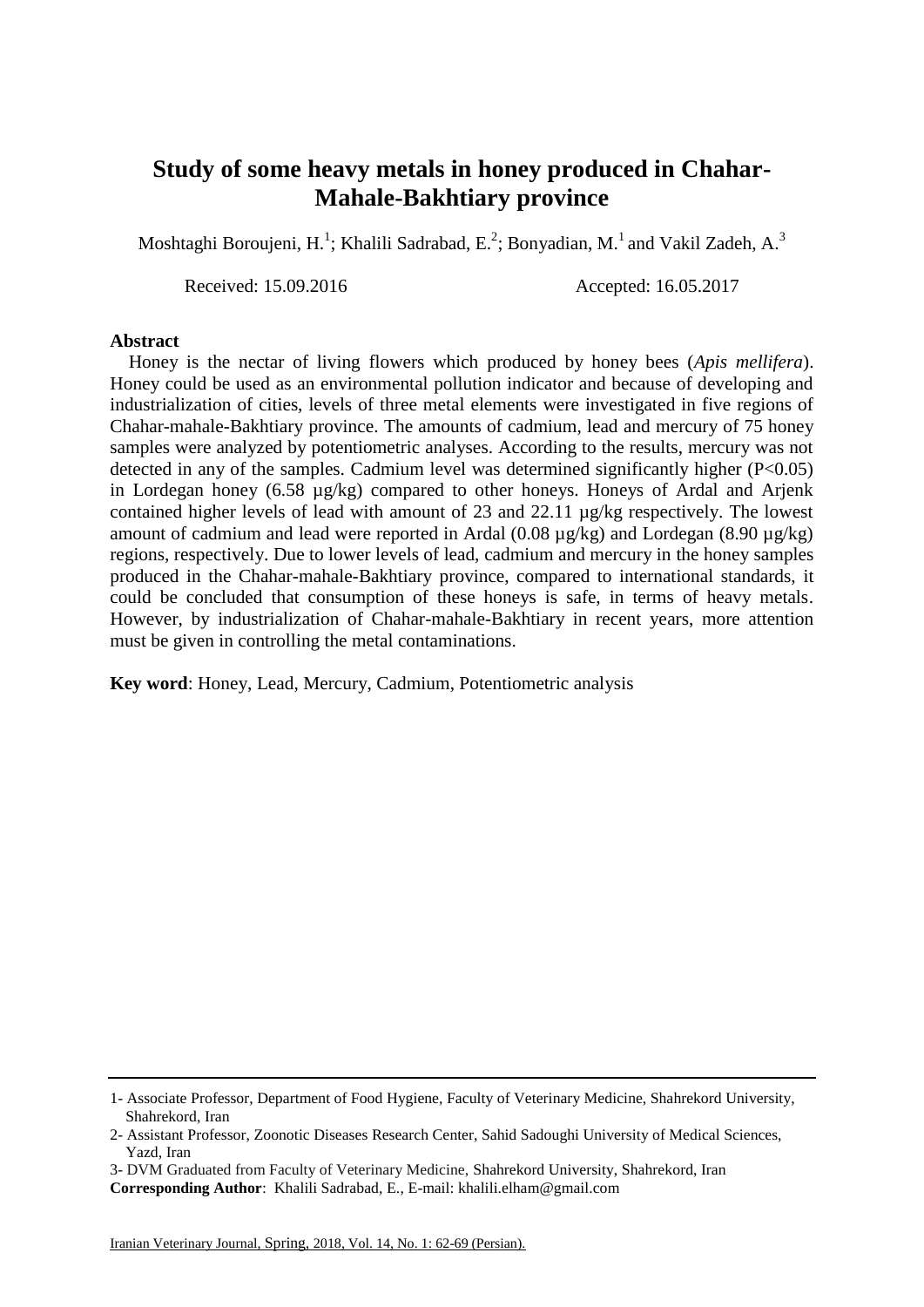## **Refrences**

- Akbari, B.; Gharanfoli, F.; Khayyat, M.H.; Khashyarmanesh, Z.; Rezaee, R. and Karimi, G. (2012). Determination of heavy metals in different honey brands from Iranian markets. food addit contam part b surveil, Food Additives and Contaminants, Part B, Surveillance, 5: 105-11.
- Bahreyni, R.; Mirhadi, S.A.; Javaheri, S.D. and Talebi, M. (2006). the survey on situation of heavy metals in honey, pollen, and adult bees of tehran province apiaries. Journal of Agriculture, 15: 247-252.
- Bilandžić, N.; Dokić, M.; Sedak, M.; Kolanović, B.S.; Varenina, I.; Končurat, A. et al. (2011). Determination of trace elements in Croatian floral honey originating from different regions. Food Chemistry, 128: 1160-1164.
- Bilandžić, N.; Dokić, M.; Sedak, M.; Varenina, I.; Kolanović, B.S.; Končurat, A.; Simiá, B. et al. (2012). content of five trace elements in different honey types from Koprivnica-križevci county. Slovenian Veterinary Research, 49(4): 167-175.
- Bogdanov, S. (2006). Contaminants of bee products. Apidologie, 37: 1-18.
- Bogdanov, S.; Haldimann, M.; Luginbuhl, W. and Gallmann, P. (2007). Minerals in honey: environmental, geographical and botanical aspects. Bee World, 46: 269-275.
- Caroli, S.; Forte, G.; Iamiceli, A.L. and Galoppi, B. (1999). Determination of essential and potentially toxic trace elements in honey by inductively coupled plasma-based techniques. Talanta, 50: 327-336.
- Celli, G. and Maccagnani, B. (2003). Honey bees as bioindicators of environmental pollution. Bulletin of Insectology, 56: 137-139.
- Da C Azeredo, L.; Azeredo, M.A.A.; de souza, S.R. and Dutra, V.M.L. (2003). Protein contents and physicochemical properties in honey samples of *Apis mellifera* of different floral origins. Food Chemistry, 80: 249-254.
- Demirezen, D. and Aksoy, A. (2005). Determination of heavy metals in bee honey using by inductively coupled plasma optical emission spectrometry (icp-oes). Gazi University Journal of Science, 18: 569-575.
- Devillers, J.; Dore, J.; Viel, C.; Marenco, M.; Poirier-Duchene, F.; Galand, N. et al. (2002). typology of french acacia honeys based on their concentrations in metallic and nonmetallic elements. honey bees: Estimating the Environmental Impact of Chemicals, 248.
- Do Nascimento, P.C.; Bohrer, D.; de Carvalho, L.M.; Caon, C.E.; Pilau, E.; Vendrame, Z.B. and Stefanello, R. (2005). Determination of cadmium, lead and thallium in highly saline hemodialysis solutions by potentiometric stripping analysis (PSA). Talanta, 65: 954-959.
- Duruibe, J.; Ogwuegbu, M.O.C. and Egwurugwu, J.N. (2007). heavy metal pollution and human biotoxic effects. International Journal of Physical Sciences, 2: 112-118.
- Ioannidou, M.; Zachariadis, G.; Anthemidis, A. and Stratis, J.A. (2005). Direct determination of toxic trace metals in honey and sugars using inductively coupled plasma atomic emission spectrometry. Talanta, 65: 92- 97.
- Leblebici, Z. and Aksoy, A. (2008). Determination of heavy metals in honey samples from central anatolia using plasma optical emission spectrofotometry (ICP-OES). Polish Journal of Environmental Studies, 17: 549-555.
- Lo Coco, F.; Ceccon, L.; Ciraolo, L. and Novelli, V. (2003). Determination of cadmium (II) and zinc (II) in olive oils by derivative potentiometric stripping analysis. Food Control, 14: 55-59.
- Mohammadi Aghamirlou, H.; Khadem, M.; Rahmani, A.; Sadeghian, M.; Mahvi, A.H.; Akbarzadeh, A. et al. (2015). Heavy metals determination in honey samples using inductively coupled plasma-optical emission spectrometry. Journal of Evironmental Health Science and Engineering, 13, 39.
- Muñoz, E. and Palmero, S. (2006). determination of heavy metals in honey by potentiometric stripping analysis and using a continuous flow methodology. Food Chemistry, 94: 478-483.
- Pohl, P. (2009). determination of metal content in honey by atomic absorption and emission spectrometries. trac Trends in Analytical Chemistry, 28: 117-128.